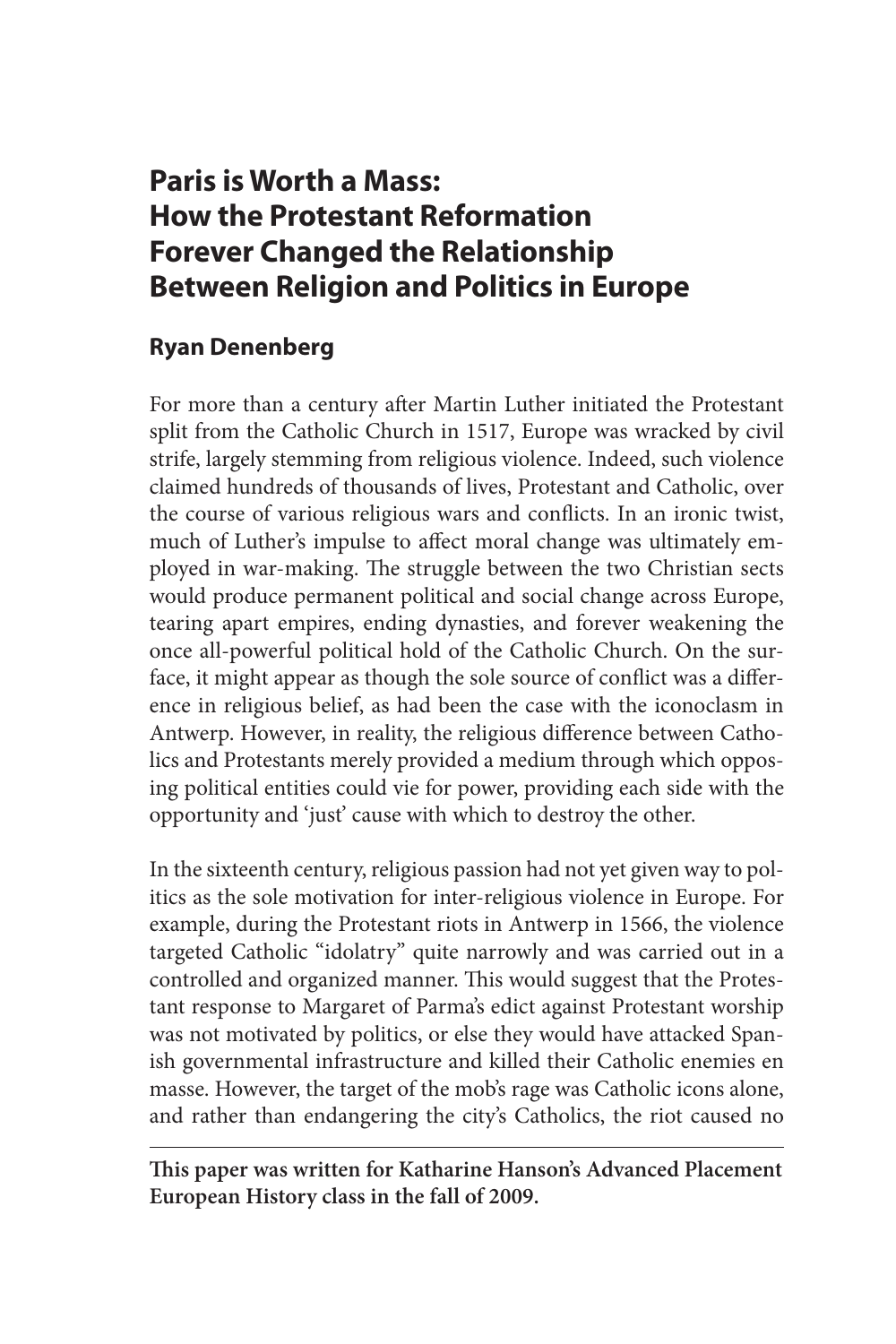## 18 Ryan Denenberg

bloodshed between the two sides. An English merchant's agent who witnessed the rioting was awed by the order and precision with which the mob desecrated chapels, burned Catholic books, and destroyed religious art. He also noted that the Catholic worshippers and clergymen were left unharmed, and more miraculously, no looting took place. When the disorder had subsided, "[A]ll were gone home again, as if there had been nothing done."<sup>1</sup> The specific targeting of religious icons and not government institutions, as well as the lack of bloodshed caused by this Calvinist uprising, is proof positive that in this case the violence was purely the result of religious tension itself. However, even within the region of the Netherlands this was an isolated instance. The issue of religion was used mostly as a blanket excuse by the nobility to shed the shackles of imperial and royal authority. Since the early days of the Reformation, Dutch nobles had converted to Protestantism as a convenient way to escape Charles V's authority. Charles had been steadily raising taxes and attempting to expand imperial power at the expense of the nobles. The proud nobility clung to their age-old autonomy, and, knowing that Charles was devoutly Catholic, seized the opportunity to convert, thus absolving themselves of any obligation to show fealty towards him. Then, when confronted with the tyranny of King Phillip and his Spanish Inquisition, Protestant and Dutch nobles alike united under William of Orange in 1581 in the Union of Utrecht. In a show of nationalistic anti-Spanish sentiment, they put aside their religious differences and seized the opportunity to declare independence. This makes it abundantly clear that the Protestant-Catholic conflict in the region did not stem solely or even primarily from religion. Dutch Catholics turned on their Spanish co-religionists for the sake of independence. They had put their political ambitions before their religious beliefs.2

Similarly, in France the Religious Wars were not actually a result of inter-religious hatred, but rather the rivalry between the Valois and Bourbons. The Concordat of Bologna provided monetary incentive for the Valois to maintain Catholicism, as they were able to collect bribes from nobles who aspired to high-ranking clerical office. However, the Huguenots, who were Calvinist, represented 40% of the nobility as well as a large portion of the middle class, making them a potent political force. The Bourbons, most notably Henry of Navarre, gave their support to the Huguenots. Because this threatened a source of revenue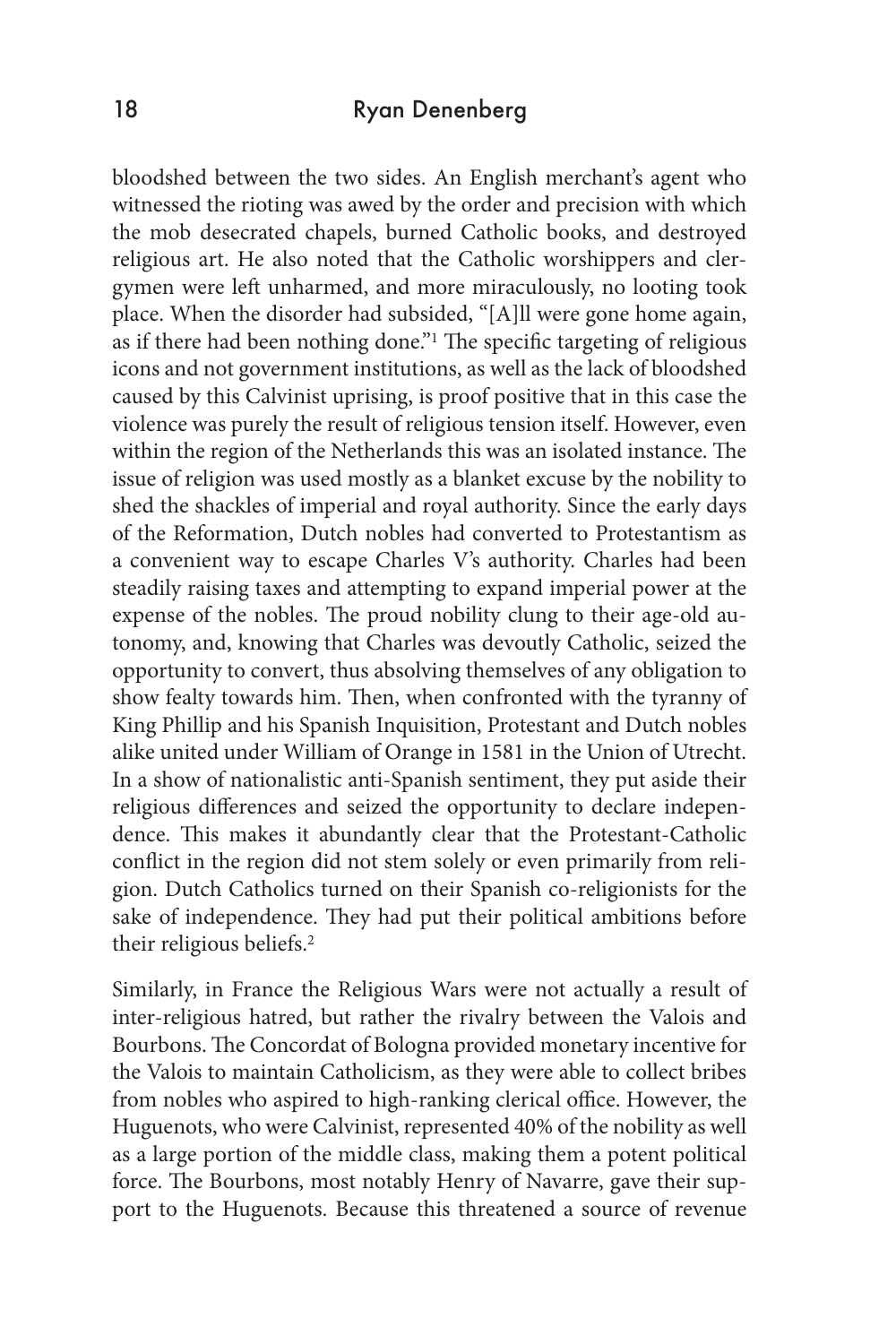for the crown, the Valois began to inspire the sort of anti-Protestant violence that culminated in the St. Bartholomew's Day Massacre of 1572. A prominent Huguenot, Admiral Coligny, had gained the king's ear, much to the dismay of the king's mother, Catherine de' Medici. In order to curb his influence, Catherine plotted to have him killed along with several other troublesome Huguenot leaders. While on the surface this might appear to be merely anti-Protestant hatred, it was in fact quite politically motivated. First, she hoped to eliminate Coligny, thus enabling her to regain control of her son, the king, so that she might once more determine French political policy. Then her secondary motive was to decimate the Huguenot leadership who threatened the strong source of revenue that the Catholic faith offered France. Under the guise of religious righteousness, she had her political enemies slaughtered. One witness to the massacre described the cruel way in which the body of Coligny was treated, hung mutilated for all to see.<sup>3</sup> Here is further evidence of political motives at work, because the mutilation and public display of his corpse made him an example, a warning to Huguenots to abandon their war against the crown. When Henry of Navarre took power he took two actions that further suggested that he found religion to be a useful political tool. First, famously remarking that "Paris is worth a mass," he converted to Catholicism. Understanding that it would be necessary in order to be accepted by the French masses as their king, he sacrificed his faith for political gain. Then in 1598 he issued the Edict of Nantes, granting liberty of conscience and worship to the Huguenots, who on religious grounds were now his de jure enemies insofar as he was a newly converted Catholic. Again this suggests that he cared more for his political ambition than his faith, as he tolerated so-called heretics simply because they were his longtime political allies.

A similar story unfolded in England, where Henry VIII severed his ties with the Catholic Church for his own personal and political gain, using the new Church of England to expand his power. The first and most basic reason for his formation of the Church of England was that he wanted a divorce. His wife at the time, Catherine of Aragon, had not borne him a son, but when he asked Pope Clement VII for an annulment he was refused, as Catherine's nephew the Holy Roman Emperor was effectively determining papal policy. But there were a number of